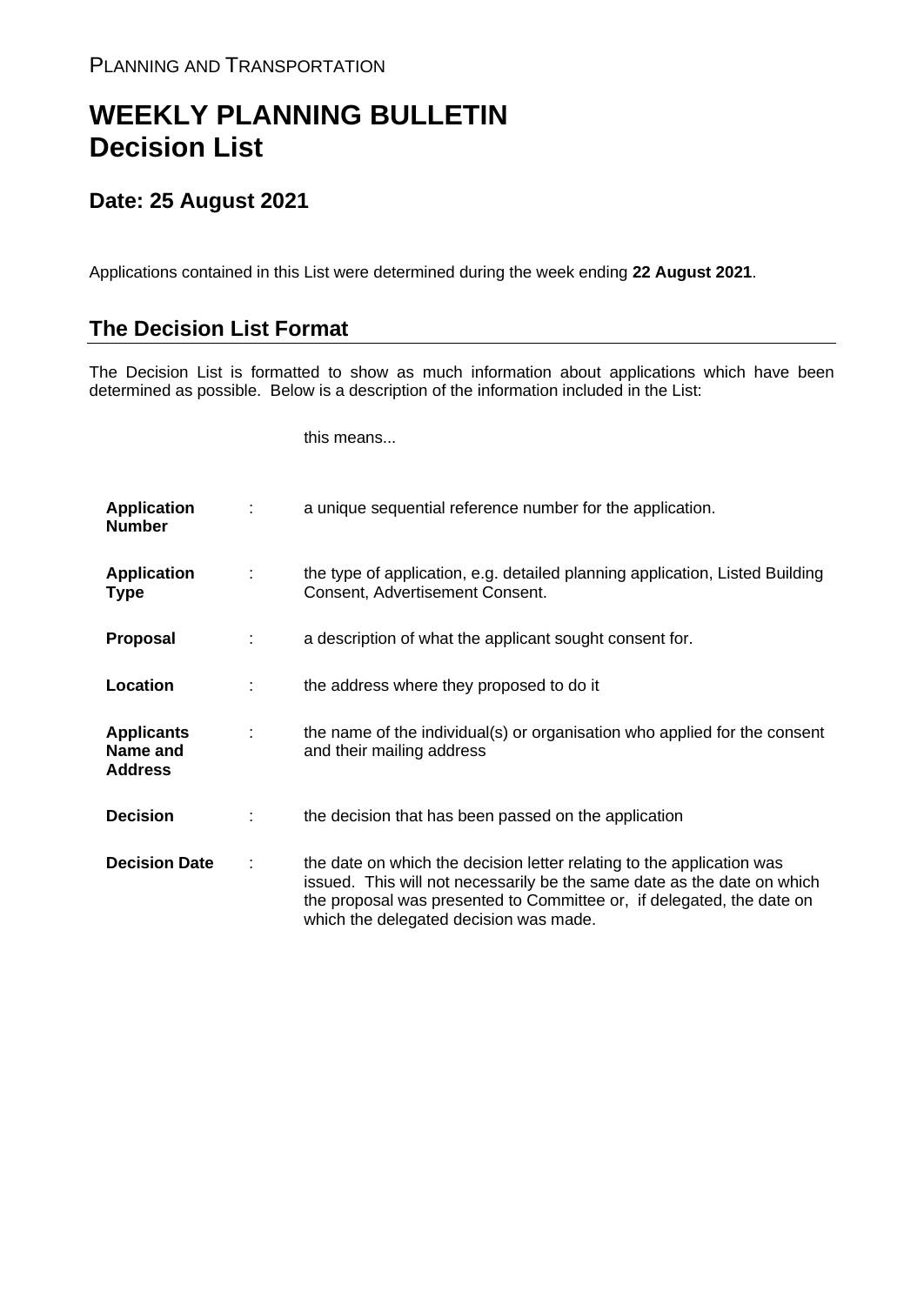| <b>Application No</b><br><b>Application Type</b><br>Proposal<br>Location<br><b>Applicant</b><br><b>Decision</b><br><b>Decision Issued</b>        | P/21/0273/FUL<br><b>Planning Permission</b><br>Partial Demolition, Extension and Conversion of Outbuilding to Form 2 Holiday<br>Homes (2 x 3 Bed), Retrospective Construction of Plant Room, Ground Source<br>Heat Pump, and External Alterations Including Provision of Parking Facilities<br>Paddockhall, Blackness, Linlithgow, EH49 7LU,<br>Appaloosa Investments Ltd, Muirhouses South Lodge, Bo'ness, EH51 9SS<br><b>Grant Planning Permission</b><br>17 August 2021<br>View the application details |
|--------------------------------------------------------------------------------------------------------------------------------------------------|------------------------------------------------------------------------------------------------------------------------------------------------------------------------------------------------------------------------------------------------------------------------------------------------------------------------------------------------------------------------------------------------------------------------------------------------------------------------------------------------------------|
| <b>Application No</b><br><b>Application Type</b><br>Proposal<br><b>Location</b><br><b>Applicant</b><br><b>Decision</b><br><b>Decision Issued</b> | P/21/0288/ADV<br><b>Advertisement Consent</b><br>Display of Illuminated Advertisement<br>3 Davies Row, Denny, FK6 6FA<br>Falkirk Council, FAO Mrs Jacqueline McArthur, Growth & Investment Unit, Falkirk<br>Community Stadium Ltd, The Falkirk Stadium, 4 Stadium Way, Falkirk, FK2 9EE,<br><b>Grant Advertisement Consent</b><br>20 August 2021<br><b>View the application details</b>                                                                                                                    |
| <b>Application No</b><br><b>Application Type</b><br>Proposal<br>Location<br><b>Applicant</b><br><b>Decision</b><br><b>Decision Issued</b>        | P/21/0319/FUL<br><b>Planning Permission</b><br>External Alterations to Elevations to Provide New Door and Window Openings,<br>Including the Blocking Up of Existing Openings and the Installation of New Access<br>Ramps<br>Southfield House, Slamannan, Falkirk, FK1 3BB<br>Swanton Care & Community Ltd, Mr Tom Wilson, Number Three, Siskin Drive,<br>Middlemarch Busines Park, Coventry, CV3 4FJ<br><b>Grant Planning Permission</b><br>20 August 2021<br>View the application details                 |
| <b>Application No</b><br><b>Application Type</b><br>Proposal<br>Location<br><b>Applicant</b><br><b>Decision</b><br><b>Decision Issued</b>        | P/21/0340/FUL<br><b>Planning Permission</b><br><b>Extension to Dwellinghouse</b><br>Rosebank Cottage, Quarry Brae, Brightons, Falkirk, FK2 0SX<br>Mr Derek Hay, Rosebank Cottage, Quarry Brae, Brightons, Falkirk, FK2 0SX<br><b>Grant Planning Permission</b><br>17 August 2021<br>View the application details                                                                                                                                                                                           |
| <b>Application No</b><br><b>Application Type</b><br>Proposal<br>Location<br><b>Applicant</b><br><b>Decision</b><br><b>Decision Issued</b>        | P/21/0374/FUL<br><b>Planning Permission</b><br><b>Extension to Dwellinghouse</b><br>Buskette, 74 Main Street, Redding, Falkirk, FK2 9UH<br>Mr Sam Alston, Buskette, 74 Main Street, Redding, Falkirk, FK2 9UH<br><b>Grant Planning Permission</b><br>18 August 2021<br>View the application details                                                                                                                                                                                                        |